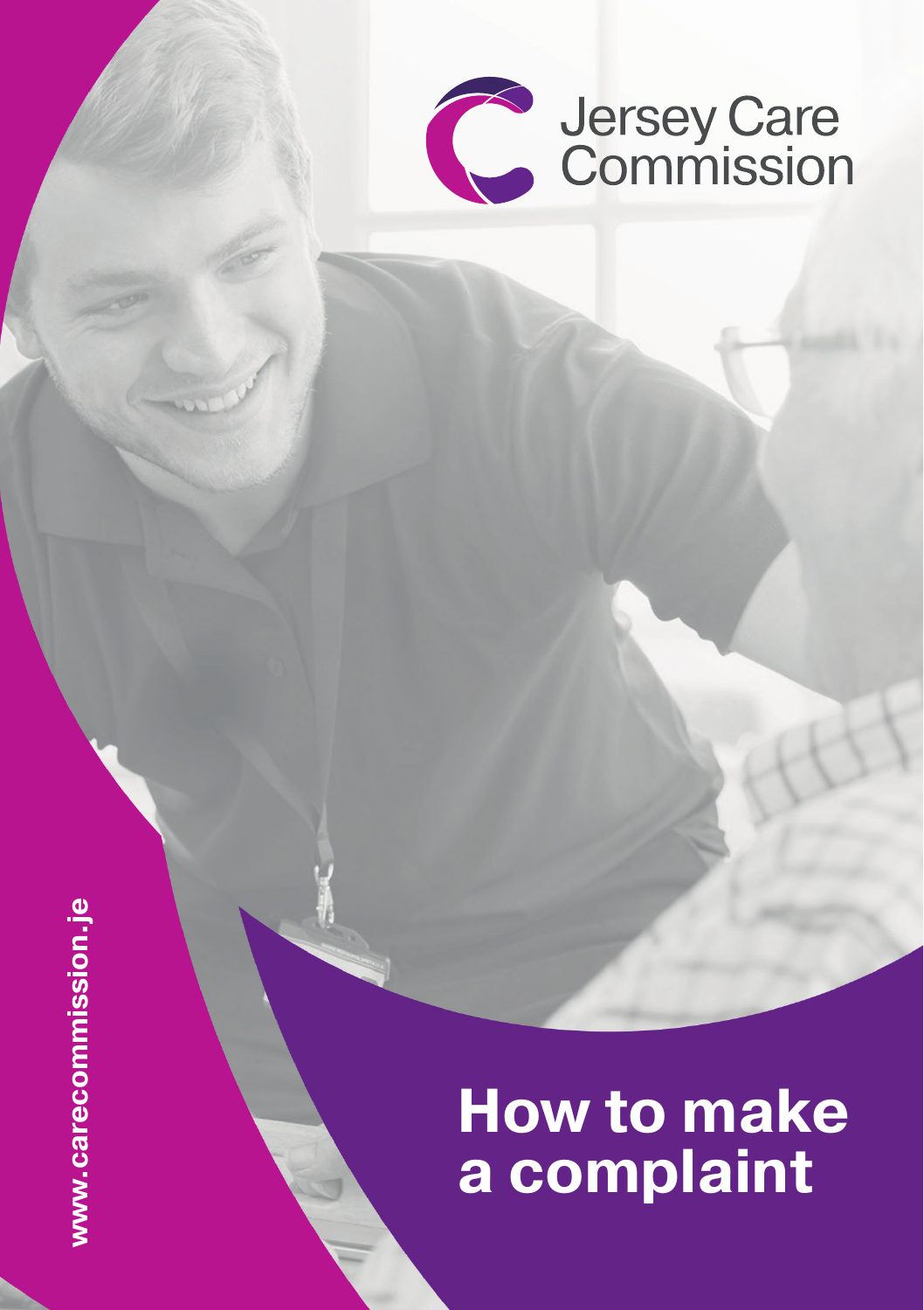#### **Who we are**

The Jersey Care Commission is an independent body with legal responsibility to regulate and inspect care home, adult day care and home care provision in Jersey. We carry out regular inspections to ensure that care providers adhere to the relevant regulations and standards so that the care provided is safe, effective and compassionate.



### **About this leaflet**

Usually, people do not have problems when using health or care services but sometimes things can go wrong. This leaflet explains what to do if you, a member of your family or someone acting on your behalf wants to complain about care which you have received from a regulated activity.

A regulated activity is a service registered with the Jersey Care Commission. Examples of regulated activities include care homes, day care centres as well

as care provided in your own home, sometimes referred to as care at home or domiciliary care. Regulated activities can be owned and operated by private individuals, by companies or by the Government of Jersey.

Making a complaint can be a difficult thing to have to do but sometimes it is necessary both to put things right and to reduce the chance of things going wrong in the future.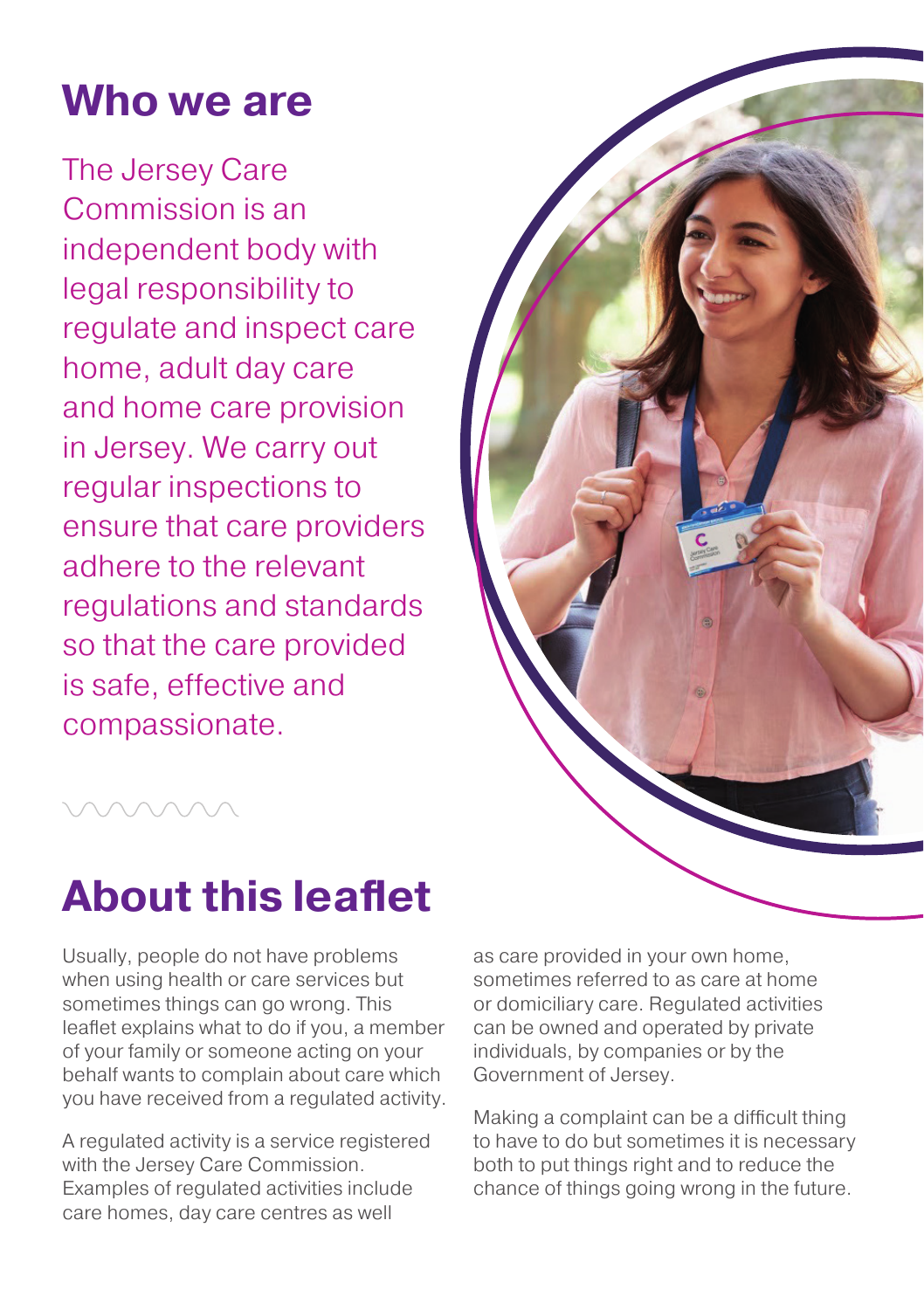#### **Complaints: key points**



**You have a right** to make a complaint if you are unhappy about a service which you or your friend/relative has received.



**You are able** to make a complaint about any of the health and care services which the Jersey Care Commission regulates.



**You should expect** your complaint to be taken seriously; to be investigated and to receive a prompt and full response.

Most complaints are resolved successfully through direct contact with the care provider. All health and care providers must have a complaints process. You should ask for a copy of their complaints leaflet. This will tell you how the service deals with complaints, the process, timescales and contacts.

The Care Commission would expect you to have raised your complaint with the care provider first. The Commission would expect the care provider to treat your complaint seriously and to attempt to resolve matters to your satisfaction.

You may feel that the matter has not been resolved to your satisfaction, or that it is of such a serious nature that you wish to bring it to the attention of the Care Commission.

You can make a complaint in person, by phone, letter or by email.

You are also able to make a complaint about the Commission itself.

The process for making a complaint about either a regulated activity or the Care Commission is available on the Commission's website.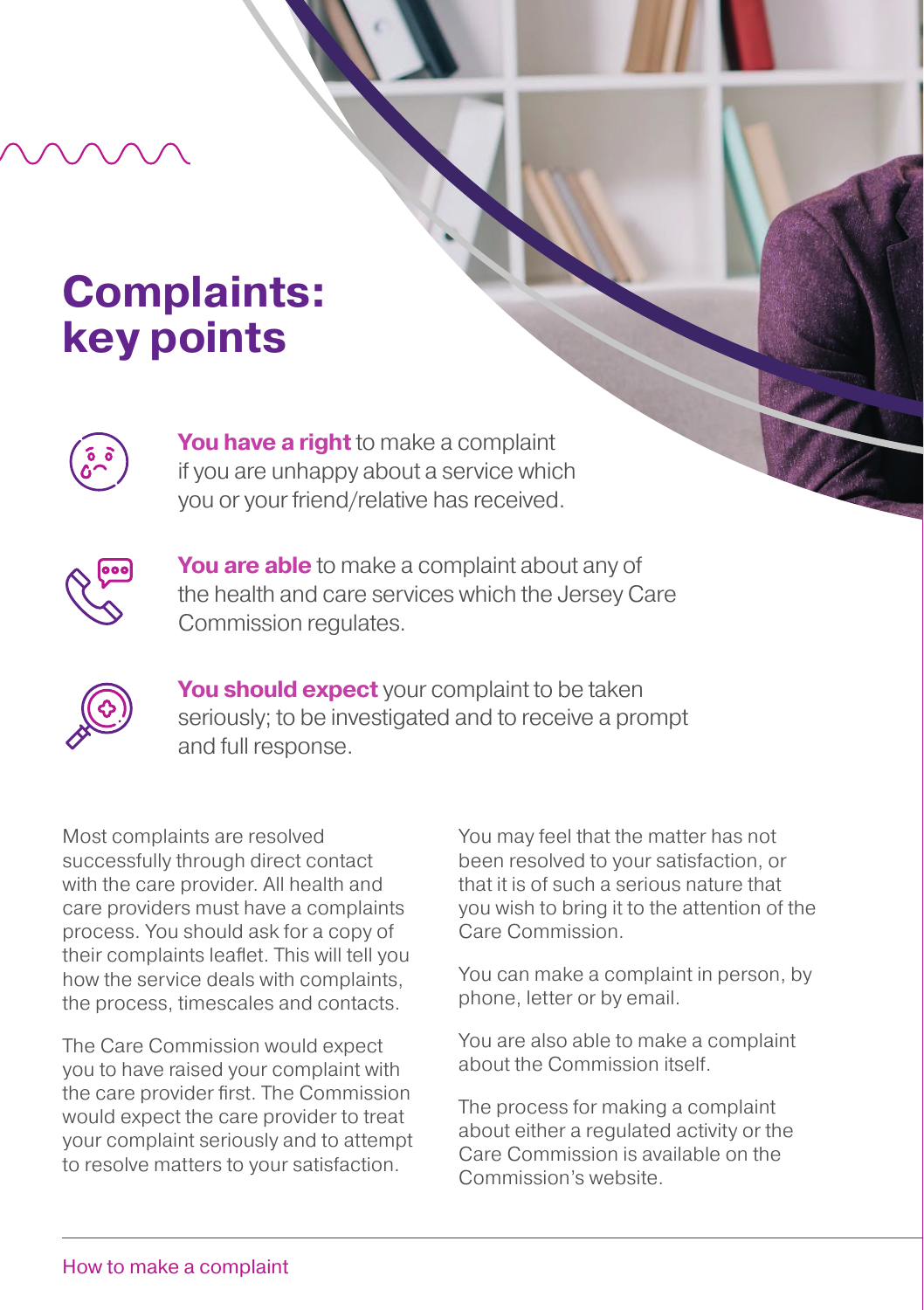

#### **The types of complaint we deal with**

#### A complaint might be about any aspect of the quality of care such as:

- **•** Standards breached, or regulations not being met
- **•** Care being delivered in a way which is not safe for the person or for the people in receipt of the service
- **•** Evidence that the rights of a person receiving a service are not being upheld
- **•** Behaviour, practice or conduct of staff
- **•** Evidence that staff training is not being provided or is not of a good enough standard
- **•** Concerns relating to the numbers of staff being inadequate to meet the particular needs of residents/those in receipt of services
- **•** Concerns relating to the environment; use of equipment and concerns relating to moving and handling of people safely.

If your complaint is about a criminal matter, such as an assault on a resident or an allegation of abuse, the Commission will be obliged to pass this information on to other bodies such as the police and / or the Safeguarding Board.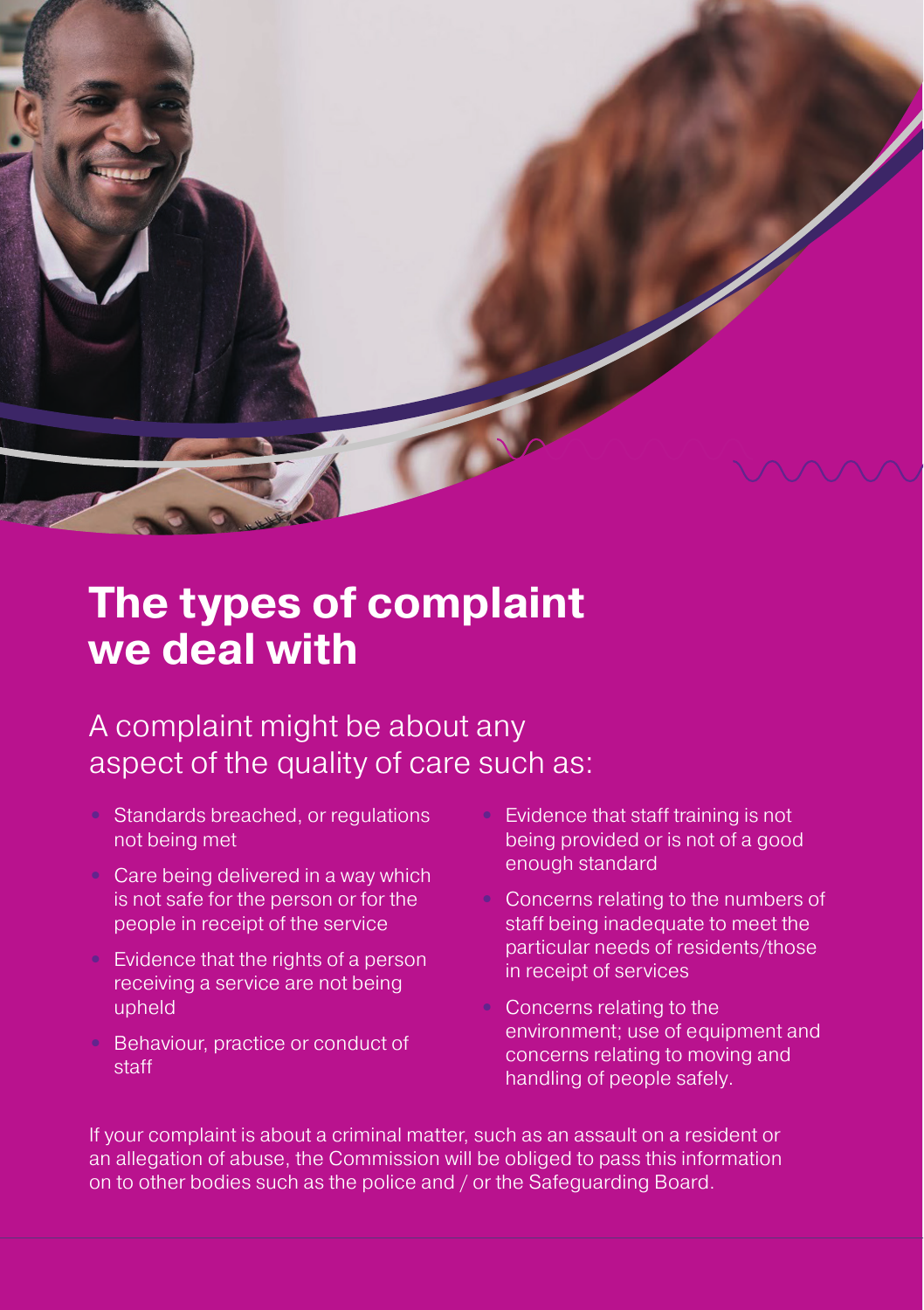

#### **How to complain**

The Jersey Care Commission will encourage you to raise your concerns directly with the regulated service in the first instance. This is the best way to ensure that problems are resolved quickly.

However, we understand that sometimes this is not possible. Sometimes, a complaint has already been made to the service but the person making the complaint is not satisfied with the outcome.

The Commission will listen to your complaint and decide whether it falls within the scope of the Commission's complaints policy and procedure. We will keep in touch with you whilst your complaint is being addressed.

The Commission can request that a service provider undertakes a further investigation into a complaint. In some cases, it will be appropriate for the Commission to undertake a complaint investigation directly or to appoint someone with the necessary skills and expertise to act on our behalf. The law allows this to happen.

As every complaint is different, it is often not possible to provide a timescale as to when an investigation will be completed. However, the person making the complaint can expect regular updates and, wherever possible, time-scales will be provided.

#### **Investigations: outcomes**

When the Jersey Care Commission undertakes a complaint investigation it will make sure that all relevant facts are obtained and considered.

When the investigation is completed you will receive a written response.

There are two possible outcomes: that the complaint is either upheld or not upheld.

If a complaint is upheld, this means that the Commission has found evidence that something was wrong. If this happens, the Commission will let you know of any remedy or improvement the service has to make.

If a complaint is not upheld, although an investigation is complete, this means the Commission has not found enough evidence that something was wrong. If this happens, the Commission will let you know how this was decided.

The Commission can decide that some parts of a complaint are upheld, and others not upheld.